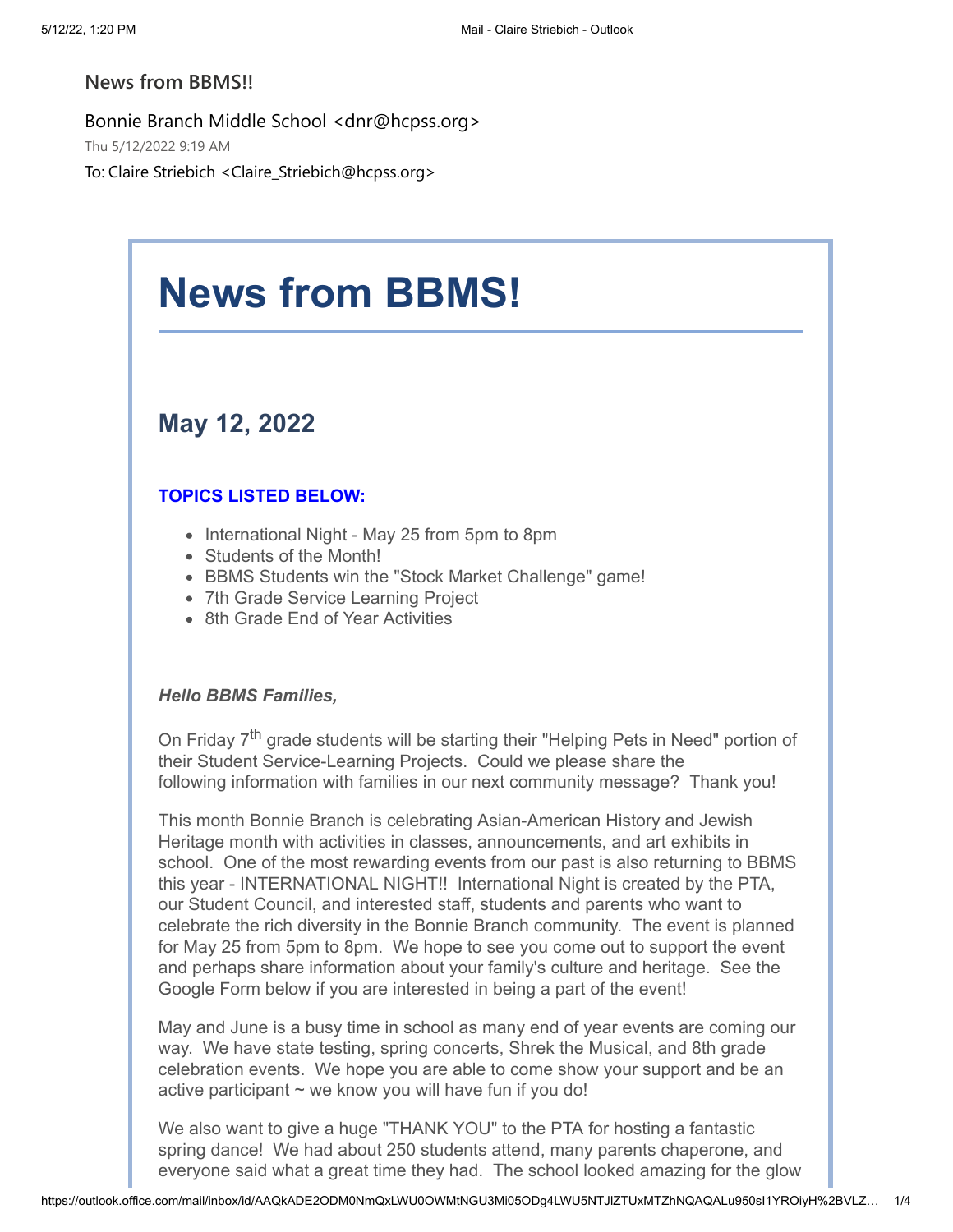#### 5/12/22, 1:20 PM **Mail - Claire Striebich - Outlook** Mail - Claire Striebich - Outlook

dance, kids were dressed to impress, and everyone behaved themselves in a manner that we were so proud! It was a return to social events that our kids crave!

Please consider joining the PTA next year; there is one more meeting this year on June 8 @ 7pm. If you think you have time to devote to being an officer or committee chair, please contact Mrs. Michelle Horner ([michellebbmspta@gmail.com](mailto:michellebbmspta@gmail.com?subject=PTA%20Volunteers)) or Dr. Cockley ([andrew\\_cockley@hcpss.org\)](mailto:andrew_cockley@hcpss.org?subject=PTA%20Volunteers). We would love to have you join this group of wonderful volunteers!

Go Sharks!

Dr. Cockley, Principal

## **NEW TOPICS**

### **INTERNATIONAL NIGHT INTEREST FORM**

- Complete this form if you want to be a part of this awesome event!
	- **[FORM](https://nam10.safelinks.protection.outlook.com/?url=http%3A%2F%2Ftrack.spe.schoolmessenger.com%2Ff%2Fa%2FR_Or9qFph_H8xqUIIMuwTA~~%2FAAAAAQA~%2FRgRkXjz6P0RjaHR0cHM6Ly9kb2NzLmdvb2dsZS5jb20vZm9ybXMvZC9lLzFGQUlwUUxTYzE5XzFlS3V1U3NZUjJya3lBYlJ2TVJUUmVaRDVxbjJlV3FLOHhfOEItSHJ3Tjl3L3ZpZXdmb3JtVwdzY2hvb2xtQgpie3oJfWJURREeUhpjbGFpcmVfc3RyaWViaWNoQGhjcHNzLm9yZ1gEAAAAAQ~~&data=05%7C01%7Cclaire_striebich%40hcpss.org%7C890f1131d44245e2da5108da341a1ac4%7C96a9ac4c477e4dada2b28ad3fc46790b%7C1%7C0%7C637879583994937784%7CUnknown%7CTWFpbGZsb3d8eyJWIjoiMC4wLjAwMDAiLCJQIjoiV2luMzIiLCJBTiI6Ik1haWwiLCJXVCI6Mn0%3D%7C3000%7C%7C%7C&sdata=75LR0ub%2FEqVqT7RMZML%2Bn5bGvaVricCNwF0vzWoiQlk%3D&reserved=0)**
	- International Night is held at BBMS in our gym and cafeteria.
	- **Date: May 25 from 5pm to 8pm**
	- Students create trifold posters highlighting different cultures; exhibits are on display; in the past there has been music, dancers, food, and displays. Students and adults dress in cultural attire. Food showcases delicacies from around the world. This is truly an event to see!!

### **APRIL STUDENTS OF THE MONTH!**

- o 6th Grade: Rayyan Baig, Susi de la O'Cedillo, Willen Laxamana, and Ashley Riggs
- 7th Grade: Alexandra Gamez Lovos, Edward Kwak, Ryan Landis and Ella Leidemer
- o 8th Grade: Meghan Green, Carlos Llanos, and Sophie Mar

### **STOCK MARKET GAME WINNERS**

- BBMS placed first out of 62 middle school teams in the Central Region of the Investment Simulation - Stock Market Game! The following students and their "coach", Mrs. Mindy Raglin, are invited to attend the Maryland Council on Economic Education Student Achievement Awards Luncheon on May 18 at Towson University. Way to go Sharks!
- **Team Members: Courtney Brooks, Charlotte Mager, and Amali Tellis**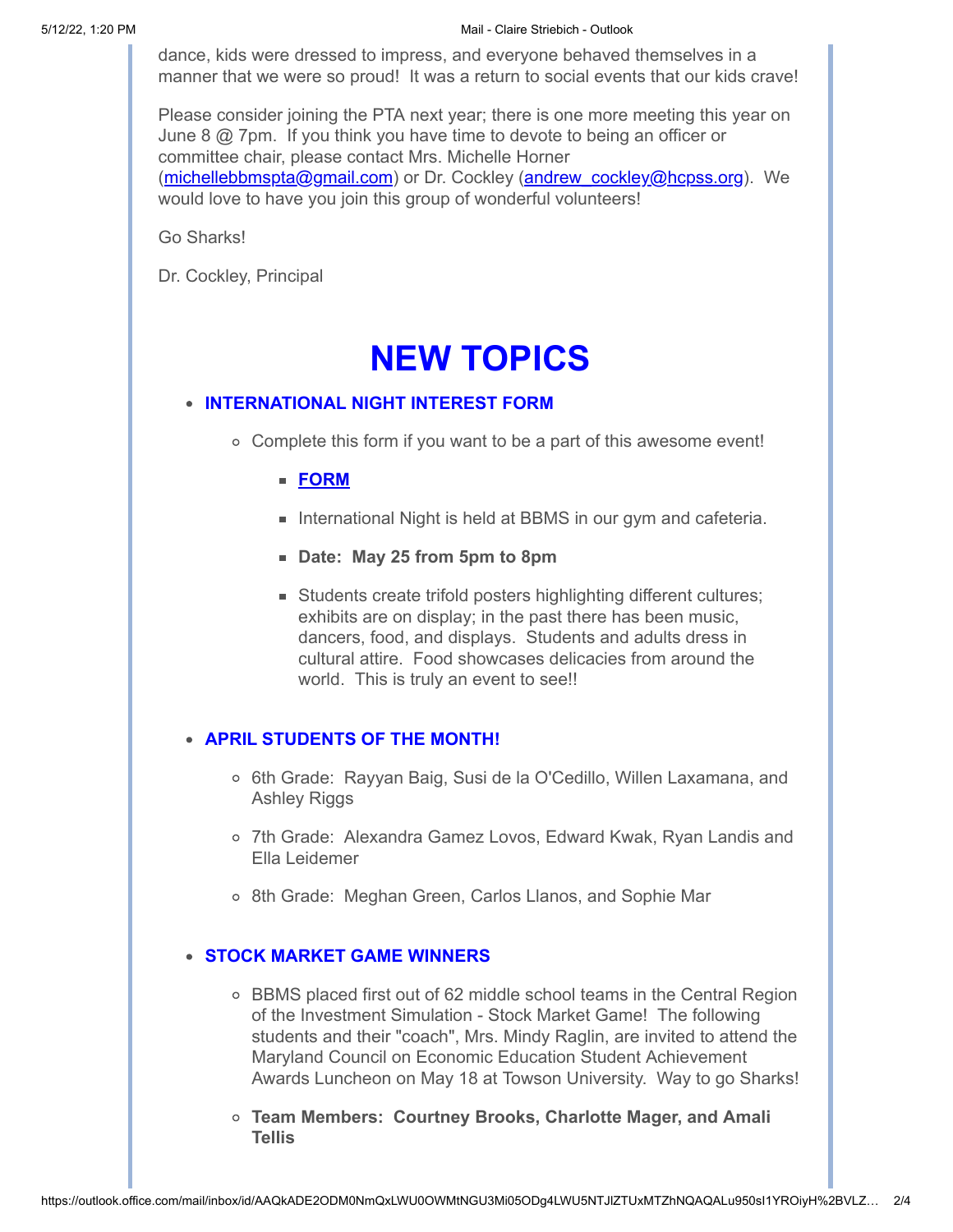### **8th GRADE END OF YEAR ACTIVITIES**

- **Picnic at Centennial Park Field Trip (for students only, during the school day) - JUNE 3**
- **8th Grade Field Trip high school visit day JUNE 9**
- **8th Grade Celebration Ceremony at BBMS (2 tickets per student, for families) - JUNE 10**
- **8th Grade Dance (students and chaperones) JUNE 10**

### **7th GRADE SERVICE LEARNING PROJECT**

- The 7th grade class has been learning about ways to conduct community service through coursework this year. This culminates with a BBMS Pet Supply Drive to help students engage in ACTION. Here is how you can support the 7th grade.
	- Donations for two local shelters, the Canine Humane Network and Small Miracles Cat and Dog rescue will be accepted between Monday, May 16th and Wednesday, June 8th.
	- Donations should be dropped off by students in Ms. Koslowski or Ms. Almer's Classrooms
	- **List of Items Accepted:** 
		- Dry Cat Food Preferred weight: 8-10 pounds (Other sizes are welcome and accepted)
		- Canned Cat Food
		- Cat litter-high need! (Easy to carry containers with handles)
		- Dog Food Preferred weight: 20 pounds (Other sizes are welcome and accepted)
		- Canned Dog Food Single serve size
		- **Towels in good condition**
		- $\blacksquare$  Cat toys
		- **Hard chew toys or dogs**
		- Dish soap
		- **Laundry detergent pods**
		- Paper towels